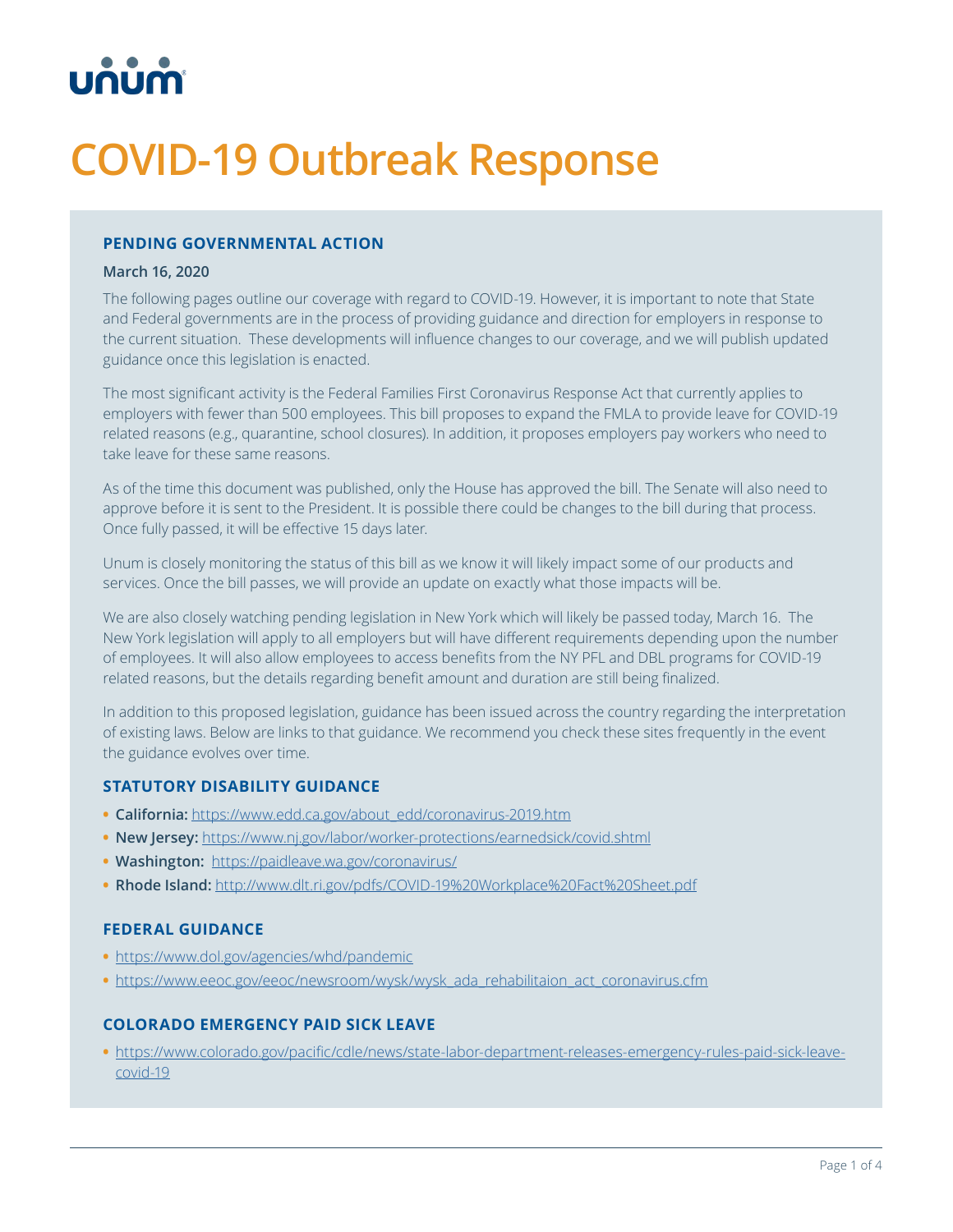# Frequently Asked Questions

Unum is taking several steps to ensure we can support customers and their employees through the coronavirus (COVID-19) pandemic. As always, the health and safety of our customers, colleagues, and communities remain our top priority. Our business continuity program prepares us to respond to disruptive events through robust planning, regular testing, and constant monitoring – ensuring we can continue to support you and your employees as the situation progresses.

#### **HOW IS UNUM RESPONDING TO CORONAVIRUS?**

To minimize exposure to our employees and ensure stable service experiences for you, we've taken steps to:

- **•** Restrict all employee business travel.
- **•** Require employees who travel international to selfquarantine for 14 days.
- **•** Increase workplace sanitation and educate employees on health and safety best practices.
- **•** Identify critical system needs and ensure they will remain operational.
- **•** Test technology to confirm we can shift critical tasks to other worksites and our remote workforce.
- **•** Enhance our remote-work capacity to handle a higher volume of people working from home.
- **•** Account for variables in our planning, such as an increase in the number of claims filed and the closure of banks and post offices.
- **•** Seek input from vendors, state officials, and local governments, and incorporate best practices from external organizations.

## **IS AN INDIVIDUAL WHO IS QUARANTINED BUT NOT SICK OR DIAGNOSED WITH CORONAVIRUS CONSIDERED DISABLED?**

Generally, we do not consider quarantined workers to be disabled unless they have a medical condition that results in restrictions and limitations that satisfy a policy's definition of disability.

#### **ARE QUARANTINED INDIVIDUALS "IN ACTIVE EMPLOYMENT"? DOES COVERAGE CONTINUE DURING A QUARANTINE?**

Generally, we would consider a quarantined individual to be in "active employment" if the employee is quarantined pursuant to a government order or if the employee's quarantine is an approved leave in accordance with the leave provisions of the applicable policy.

We will consider individuals who self-quarantine to be in active employment for a period of time consistent with the quarantine period recommended by the Center for Disease Control (currently 2 weeks).

An individual's coverage will continue while they are quarantined per these guidelines if premiums are paid.

## **WILL UNUM OFFER ANY CORONAVIRUS-RELATED RIDERS OR ENHANCEMENTS TO STD AND AD&D?**

We will be working with policyholders on a case by case basis to consider solutions when requested. At this time we have no products specific to coronavirus, but are reviewing all available options for our customers.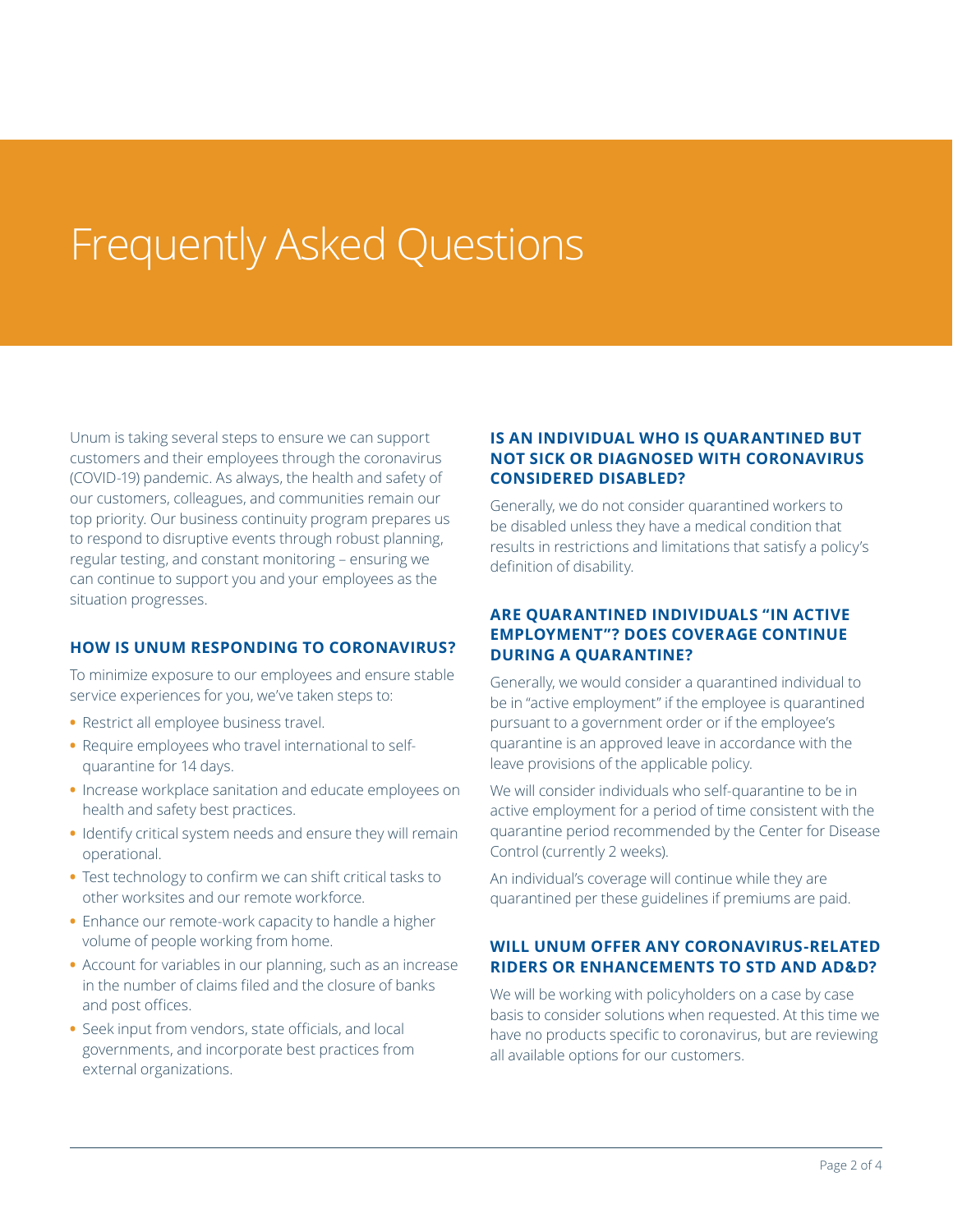### **WOULD UNUM BE WILLING TO OFFER ADDITION-AL COVERAGE TO EMPLOYEES WORKING ON CORONAVIRUS TEAMS OR TASK FORCES?**

We recognize that our customers in the health care provider industry in particular have a unique set of considerations when thinking through coronavirus risks and related benefit coverage for their employees. Unum is committed to working with our customers to assess their needs and develop appropriate coverage solutions. We will evaluate each request of this nature for U.S.-based coverage on a case-by-case basis, taking into account the distinct characteristics of the customer and the related risk.

## **DO UNUM BENEFITS COVER COVID-19-RELATED ILLNESSES?**

Some of Unum's products cover coronavirus-related claims, and we will follow the provisions outlined in your policies and service agreements to determine coverage – just like we would for any other diagnosis.

While every claim and leave of absence is unique and will be considered based on the facts of the case, we do have some general guidelines to answer common questions about how COVID-19 impacts your Unum benefits coverage.

# **LEAVE SERVICES**

Given current federal law, which is evolving in realtime, generally, quarantined employees are not entitled to FMLA unless they meet the definition of a serious health condition. FMLA typically will not be applicable, as quarantine itself does not qualify as a serious health condition. The applicable regulations generally define serious health condition as an illness, injury, impairment, or physical or mental condition that involves inpatient care or continuing treatment by a health care provider. However, if a serious health condition develops from the underlying condition for which the individual was quarantined, we would then review to determine if FMLA is applicable. In addition, we will consider applicable state leave laws and any corporate leave policies currently administered by Unum. Should federal leave law change, we will update this guidance accordingly.

## **SHORT TERM DISABILITY PRODUCTS (INDIVIDUAL AND GROUP)**

**• Coronavirus coverage:** If a person is diagnosed with coronavirus, a claim for fully-insured STD benefits would likely be payable after the elimination period if the definition of disability has been met. Individuals who are

quarantined without a diagnosis and not sick generally would not have a payable claim.

**• Administrative Services Only (ASO):** While we generally follow the same approach we use with fully-insured STD customers, we will work with our ASO self-insured customers to administer their plans in accordance with their needs.

## **CRITICAL ILLNESS PRODUCTS**

Coronavirus is not considered a covered condition under our Critical Illness products except where 'Infectious Disease' is noted as a payable benefit in the contract. In such circumstances, the definition which generally includes the requirement of a positive diagnosis and confinement for a minimum of 14 consecutive days must be met.

## **AMERICANS WITH DISABILITIES ACT SERVICES**

If a person is diagnosed with coronavirus, ADA services would request and evaluate medical information to determine if the severity of illness rises to the level of disability under ADA or any state equivalent laws. Individuals who are quarantined without a diagnosis and not sick generally would not be considered disabled. In addition, the EEOC has published guidance for employers on specific workplace practices and inquiries related to COVID-19 [\(https://www.eeoc.gov/eeoc/newsroom/wysk/](https://www.eeoc.gov/eeoc/newsroom/wysk/wysk_ada_rehabilitaion_act_coronavirus.cfm) [wysk\\_ada\\_rehabilitaion\\_act\\_coronavirus.cfm](https://www.eeoc.gov/eeoc/newsroom/wysk/wysk_ada_rehabilitaion_act_coronavirus.cfm)).

### **LONG TERM DISABILITY AND LIFE WAIVER OF PREMIUM (INDIVIDUAL AND GROUP)**

- **• Coronavirus coverage:** If a person is diagnosed with coronavirus, a claim for fully-insured LTD and/or LWOP benefits would likely be payable after the elimination period if the definition of disability has been met. As with STD, individuals who are quarantined but not sick generally would not have a payable claim.
- **• Administrative Services Only (ASO):** While we generally follow the same approach we use with fully-insured STD customers, we will work with our ASO self-insured customers to administer their plans in accordance with their needs.

## **INDIVIDUAL DISABILITY INCOME PRODUCTS**

While definitions of disability vary, IDI would likely approve a claim filed by someone with a coronavirus diagnosis if the definition of disability has been met. IDI elimination periods generally extend beyond a quarantine period. As with other products, individuals who are quarantined but not sick generally would not have a payable claim.